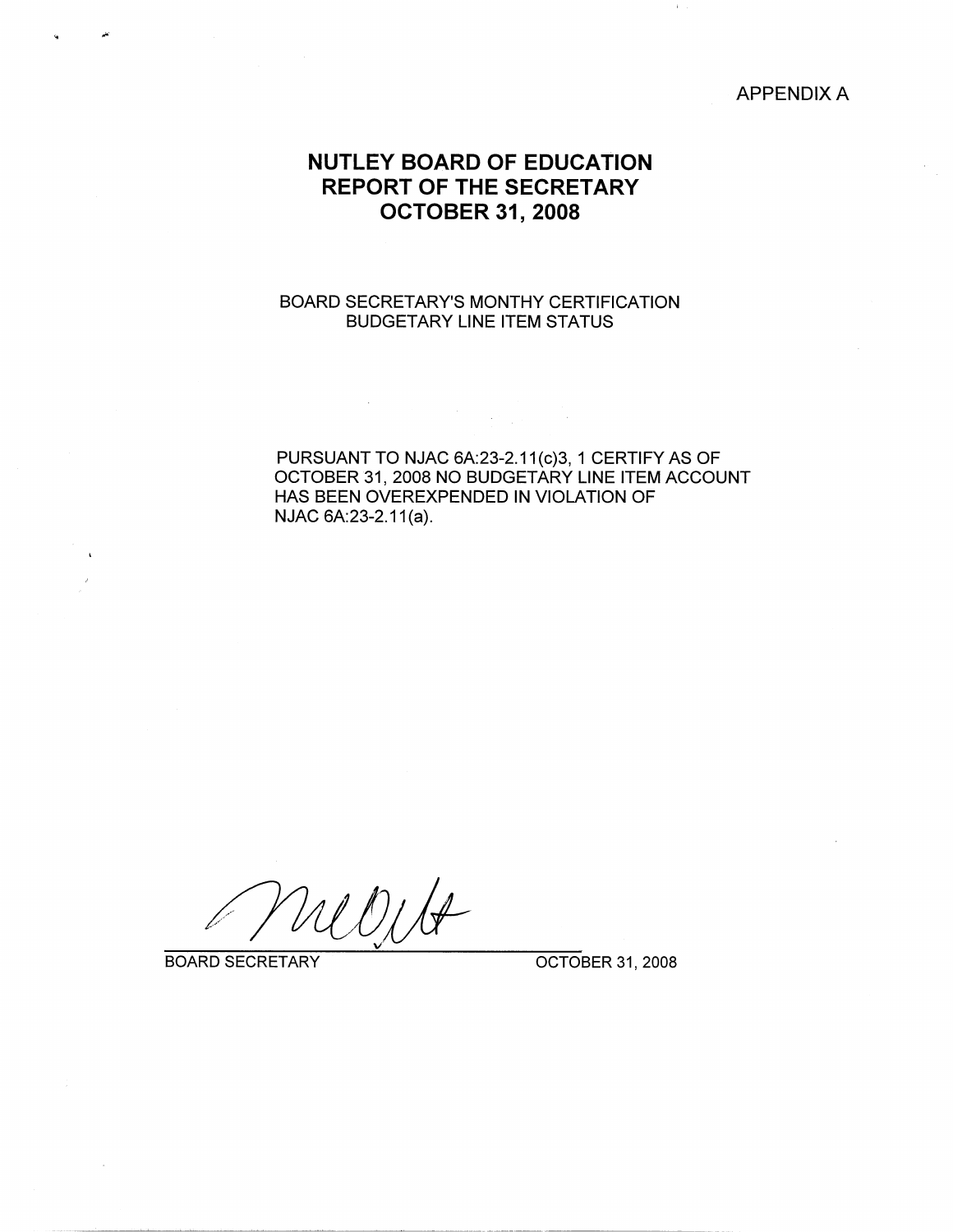$\bar{\zeta}$ 

 $\vec{\bullet}$ 

 $\bullet$ 

 $\bar{\Gamma}$ 

**Starting date 7/1/2008 Ending date 10/31/2008 Fund: 10 GENERAL CURRENT EXPENSE** 

#### **Assets and Resources**

| <b>Assets:</b> |                                             |                   |                 |
|----------------|---------------------------------------------|-------------------|-----------------|
| 101            | Cash in bank                                |                   | \$153,626.22    |
| 102 - 106      | Cash Equivalents                            |                   | \$4,500.00      |
| 111            | Investments                                 |                   | \$0.00          |
| 116            | Capital Reserve Account                     |                   | \$124,965.45    |
| 117            | Maintenance Reserve Account                 |                   | \$0.00          |
| 121            | Tax levy Receivable                         |                   | \$0.00          |
|                | Accounts Receivable:                        |                   |                 |
| 132            | Interfund                                   | \$4,201.45        |                 |
| 141            | Intergovernmental - State                   | \$376,080.00      |                 |
| 142            | Intergovernmental - Federal                 | \$0.00            |                 |
| 143            | Intergovernmental - Other                   | \$0.00            |                 |
| 153, 154       | Other (net of estimated uncollectable of \$ | (\$780.79)        | \$379,500.66    |
|                | Loans Receivable:                           |                   |                 |
| 131            | Interfund                                   | \$0.00            |                 |
| 151, 152       | Other (Net of estimated uncollectable of \$ | \$0.00            | \$0.00          |
|                | <b>Other Current Assets</b>                 |                   | \$0.00          |
|                | <b>Resources:</b>                           |                   |                 |
| 301            | <b>Estimated revenues</b>                   | \$51,929,453.00   |                 |
| 302            | Less revenues                               | (\$13,356,311.72) | \$38,573,141.28 |
|                | <b>Total assets and resources</b>           |                   | \$39,235,733.61 |
|                | <b>Liabilities and fund equity</b>          |                   |                 |
|                | Liabilities:                                |                   |                 |
| 411            | Intergovernmental accounts payable - state  |                   | \$0.00          |
| 421            | Accounts payable                            |                   | \$304,767.34    |
| 431            | Contracts payable                           |                   | \$0.00          |

451 Loans payable 481 Deferred revenues Other current liabilities

**Total liabilities** 

**\$971,515.98** 

-\$666,748.64

\$0.00 \$0.00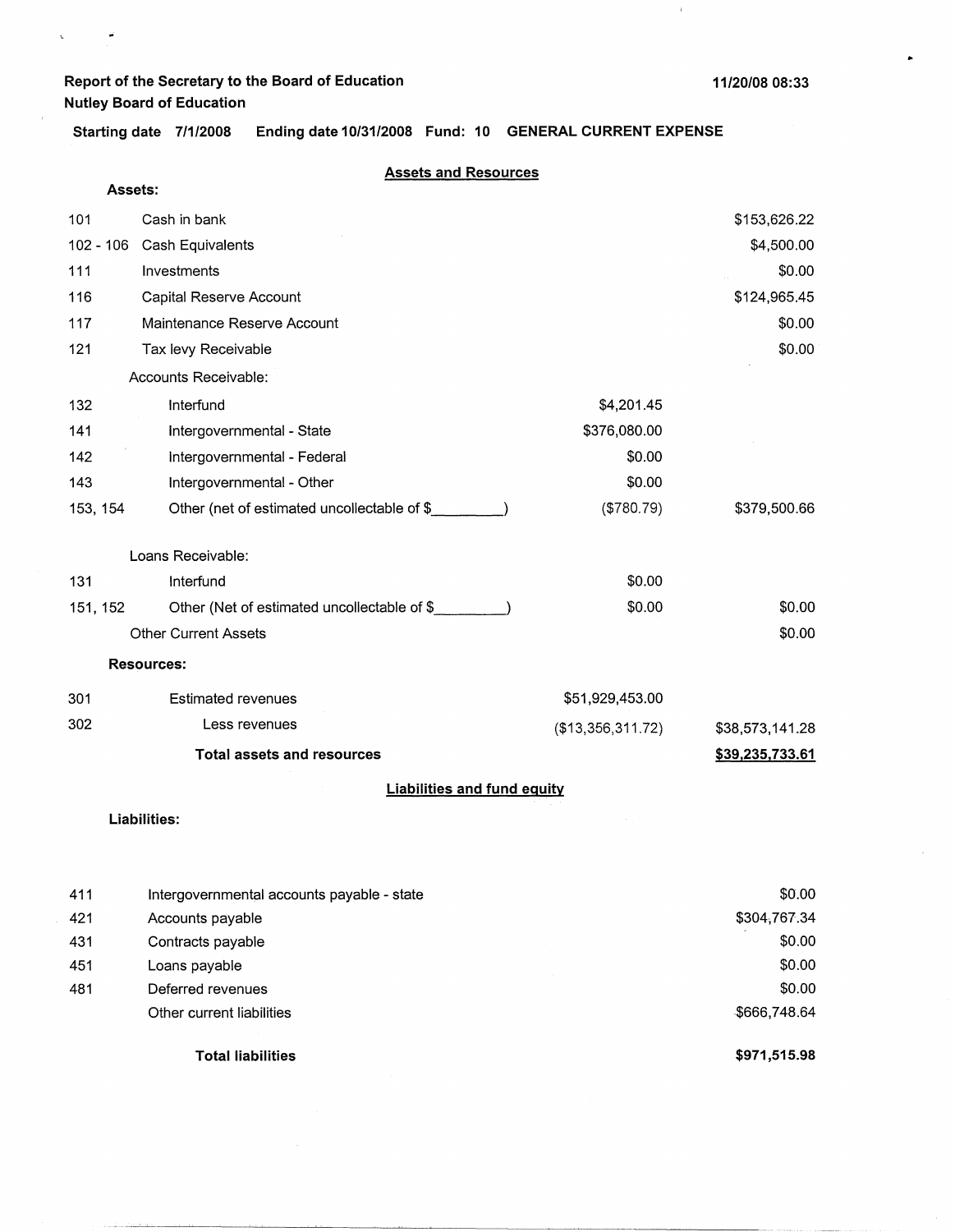**11/20/08 08:33** 

**Starting date 7/1/2008 Ending date 10/31/2008 Fund: 10 GENERAL CURRENT EXPENSE** 

#### **Fund Balance:**

Appropriated:

| 753,754     |                 | Reserve for encumbrances                               |                                                      |                   | \$35,628,964.88   |                   |
|-------------|-----------------|--------------------------------------------------------|------------------------------------------------------|-------------------|-------------------|-------------------|
| 761         |                 | Capital reserve account - July                         |                                                      |                   | \$725,718.34      |                   |
| 604         |                 | Add: Increase in capital reserve                       |                                                      |                   | \$0.00            |                   |
| 307         |                 | Less: Budgeted w/d from capital reserve eligible costs |                                                      |                   | \$0.00            |                   |
| 309         |                 |                                                        | Less: Budgeted w/d from capital reserve excess costs |                   | \$0.00            | \$725,718.34      |
| 764         |                 | Maintenance reserve account - July                     |                                                      |                   | \$0.00            |                   |
| 606         |                 | Add: Increase in maintenance reserve                   |                                                      |                   | \$0.00            |                   |
| 310         |                 |                                                        | Less: Budgeted w/d from maintenance reserve          |                   | \$0.00            | \$0.00            |
| 762         |                 | Adult education programs                               |                                                      |                   | \$0.00            |                   |
| 751,752,76x |                 | Other reserves                                         |                                                      |                   | \$0.00            |                   |
| 601         |                 | Appropriations                                         |                                                      | \$53,703,687.59   |                   |                   |
| 602         |                 | Less: Expenditures                                     | (\$14,307,720.10)                                    |                   |                   |                   |
|             |                 | Encumbrances                                           | (\$35,628,964.87)                                    | (\$49,936,684.97) | \$3,767,002.62    |                   |
|             |                 | Total appropriated                                     |                                                      |                   | \$40,121,685.84   |                   |
|             | Unappropriated: |                                                        |                                                      |                   |                   |                   |
| 770         |                 | Fund balance, July 1                                   |                                                      |                   | (\$706,098.06)    |                   |
| 303         |                 | Budgeted fund balance                                  |                                                      |                   | (\$1,151,370.15)  |                   |
|             |                 | Total fund balance                                     |                                                      |                   |                   | \$38,264,217.63   |
|             |                 | Total liabilities and fund equity                      |                                                      |                   |                   | \$39,235,733.61   |
|             |                 | <b>Recapitulation of Budgeted Fund Balance:</b>        |                                                      |                   |                   |                   |
|             |                 |                                                        |                                                      | <b>Budgeted</b>   | <b>Actual</b>     | <b>Variance</b>   |
|             | Appropriations  |                                                        |                                                      | \$53,703,687.59   | \$49,936,684.97   | \$3,767,002.62    |
| Revenues    |                 |                                                        |                                                      | (\$51,929,453.00) | (\$13,356,311.72) | (\$38,573,141.28) |
| Subtotal    |                 |                                                        |                                                      | \$1,774,234.59    | \$36,580,373.25   | (\$34,806,138.66) |
|             |                 | Change in capital reserve account:                     |                                                      |                   |                   |                   |
|             |                 | Plus - Increase in reserve                             |                                                      | \$0.00            | (\$600,752.89)    | \$600,752.89      |

Less - Withdrawal from reserve **Subtotal** Less: Adjustment for prior year Budgeted fund balance \$0.00 \$1,774,234.59 (\$622,864.44) \$1,151,370.15 \$0.00 \$35,979,620.36 (\$34,205,385.77) (\$622,864.44) \$35,356,755.92 (\$34,205,385.77)

 $\mu$ 

Prepared and submitted by :

Board Secretary

Date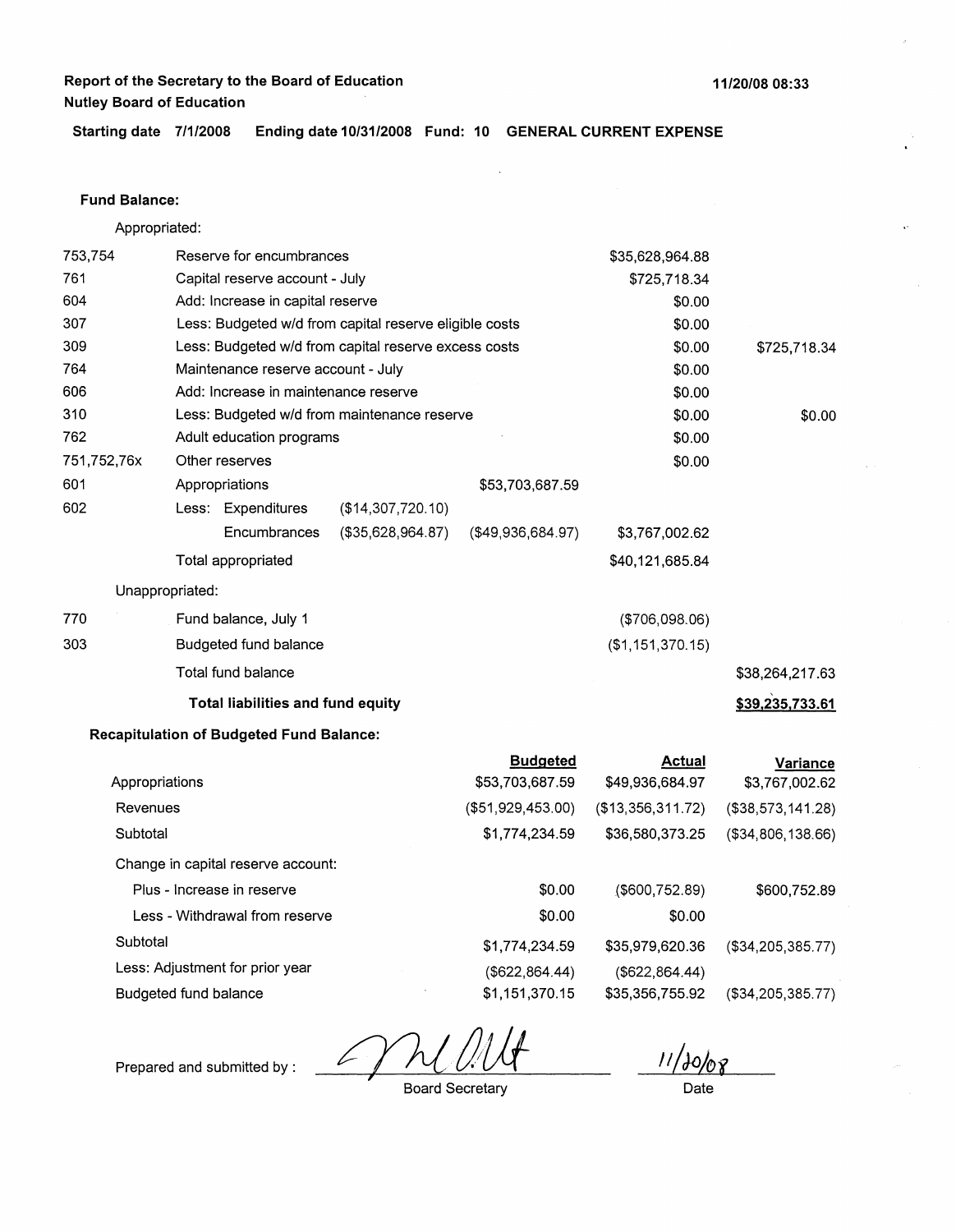$\sim$   $\star$ 

 $\mathbf{v}^{\top}$ 

 $\mathbf{1}$ 

**Starting date 7/1/2008 Ending date 10/31/2008 Fund: 20 SPECIAL REVENUE FUNDS** 

#### **Assets and Resources**

|          | Assets: |                                             |                                    |                |                |
|----------|---------|---------------------------------------------|------------------------------------|----------------|----------------|
| 101      |         | Cash in bank                                |                                    |                | (\$34,939.75)  |
|          |         | 102 - 106 Cash Equivalents                  |                                    |                | \$0.00         |
| 111      |         | Investments                                 |                                    |                | \$0.00         |
| 116      |         | Capital Reserve Account                     |                                    |                | \$0.00         |
| 117      |         | Maintenance Reserve Account                 |                                    |                | \$0.00         |
| 121      |         | Tax levy Receivable                         |                                    |                | \$0.00         |
|          |         | Accounts Receivable:                        |                                    |                |                |
| 132      |         | Interfund                                   |                                    | \$0.00         |                |
| 141      |         | Intergovernmental - State                   |                                    | \$547,971.82   |                |
| 142      |         | Intergovernmental - Federal                 |                                    | \$2,463.96     |                |
| 143      |         | Intergovernmental - Other                   |                                    | \$0.00         |                |
| 153, 154 |         | Other (net of estimated uncollectable of \$ |                                    | \$0.00         | \$550,435.78   |
|          |         | Loans Receivable:                           |                                    |                |                |
| 131      |         | Interfund                                   |                                    | \$0.00         |                |
| 151, 152 |         | Other (Net of estimated uncollectable of \$ |                                    | \$0.00         | \$0.00         |
|          |         | <b>Other Current Assets</b>                 |                                    |                | \$0.00         |
|          |         | <b>Resources:</b>                           |                                    |                |                |
| 301      |         | <b>Estimated revenues</b>                   |                                    | \$1,274,128.00 |                |
| 302      |         | Less revenues                               |                                    | (\$193,632.00) | \$1,080,496.00 |
|          |         | <b>Total assets and resources</b>           |                                    |                | \$1,595,992.03 |
|          |         |                                             | <b>Liabilities and fund equity</b> |                |                |
|          |         | <b>Liabilities:</b>                         |                                    |                |                |
| 101      |         | Cash in bank                                |                                    |                | (\$34,939.75)  |
| 411      |         | Intergovernmental accounts payable - state  |                                    |                | \$3,603.70     |
| 421      |         | Accounts payable                            |                                    |                | \$46,630.04    |
| 431      |         | Contracts payable                           |                                    |                | \$0.00         |
| 451      |         | Loans payable                               |                                    |                | \$0.00         |
| 481      |         | Deferred revenues                           |                                    |                | \$850,544.80   |
|          |         | Other current liabilities                   |                                    |                | \$415.84       |
|          |         | <b>Total liabilities</b>                    |                                    |                | \$901,194.38   |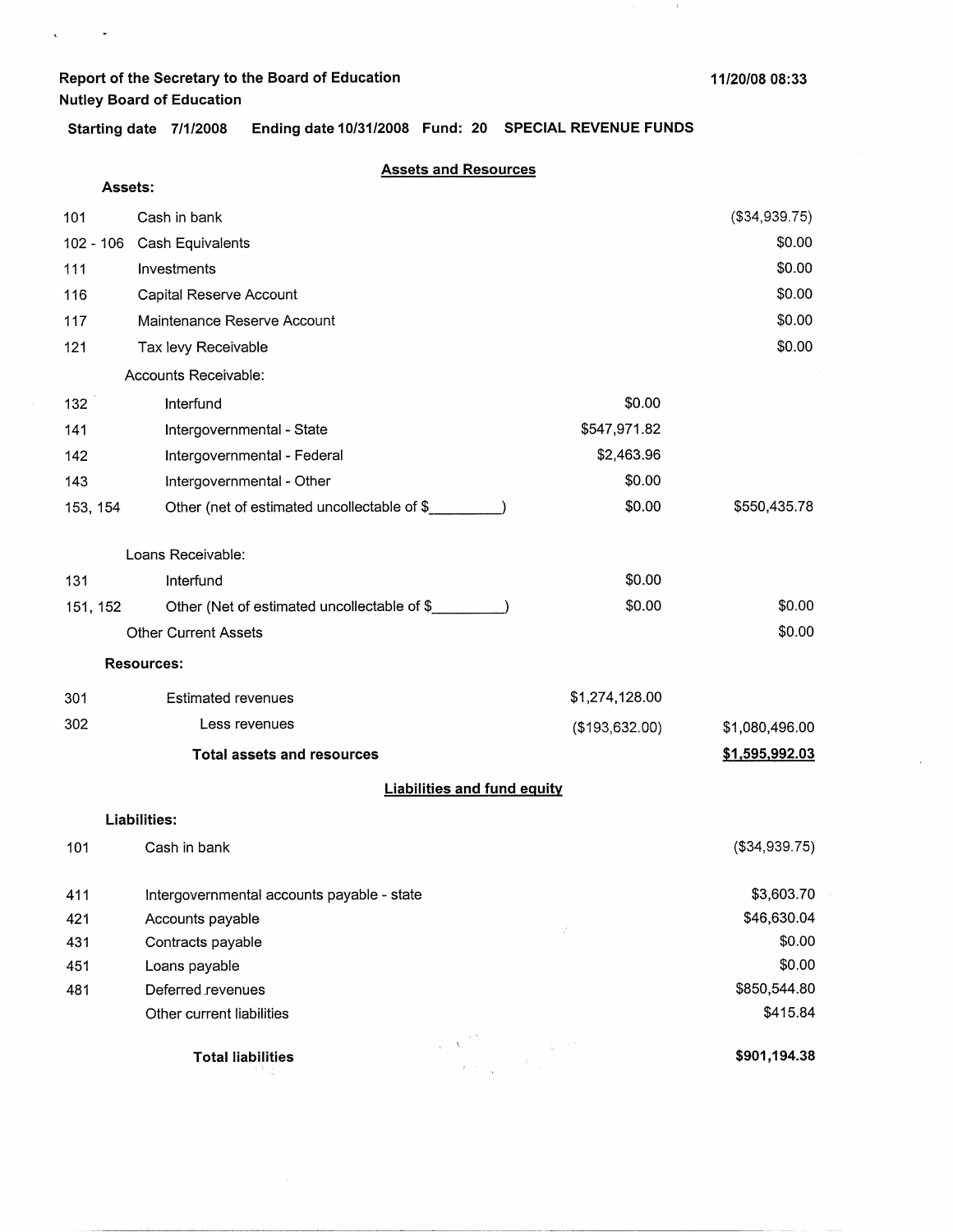**11/20/08 08:33** 

**Starting date 7/1/2008 Ending date 10/31/2008 Fund: 20 SPECIAL REVENUE FUNDS** 

### **Fund Balance:**

Appropriated:

| 753,754        | Reserve for encumbrances     |                                                        |                | \$469,527.32     |                  |                  |
|----------------|------------------------------|--------------------------------------------------------|----------------|------------------|------------------|------------------|
| 761            |                              | Capital reserve account - July                         |                |                  | \$0.00           |                  |
| 604            |                              | Add: Increase in capital reserve                       |                |                  | \$0.00           |                  |
| 307            |                              | Less: Budgeted w/d from capital reserve eligible costs |                |                  | \$0.00           |                  |
| 309            |                              | Less: Budgeted w/d from capital reserve excess costs   |                |                  | \$0.00           | \$0.00           |
| 764            |                              | Maintenance reserve account - July                     |                |                  | \$0.00           |                  |
| 606            |                              | Add: Increase in maintenance reserve                   |                |                  | \$0.00           |                  |
| 310            |                              | Less: Budgeted w/d from maintenance reserve            |                |                  | \$0.00           | \$0.00           |
| 762            |                              | Adult education programs                               |                |                  | \$0.00           |                  |
| 751,752,76x    |                              | Other reserves                                         |                |                  | \$0.00           |                  |
| 601            |                              | Appropriations                                         |                | \$1,357,421.67   |                  |                  |
| 602            |                              | Less: Expenditures                                     | (\$339,574.98) |                  |                  |                  |
|                |                              | Encumbrances                                           | (\$469,527.32) | (\$809, 102.30)  | \$548,319.37     |                  |
|                |                              | Total appropriated                                     |                |                  | \$1,017,846.69   |                  |
|                | Unappropriated:              |                                                        |                |                  |                  |                  |
| 770            |                              | Fund balance, July 1                                   |                |                  | ( \$304, 337.04) |                  |
| 303            |                              | Budgeted fund balance                                  |                |                  | (\$18,712.00)    |                  |
|                |                              | Total fund balance                                     |                |                  |                  | \$694,797.65     |
|                |                              | Total liabilities and fund equity                      |                |                  |                  | \$1,595,992.03   |
|                |                              | <b>Recapitulation of Budgeted Fund Balance:</b>        |                |                  |                  |                  |
|                |                              |                                                        |                | <b>Budgeted</b>  | <b>Actual</b>    | Variance         |
| Appropriations |                              |                                                        |                | \$1,357,421.67   | \$809,102.30     | \$548,319.37     |
| Revenues       |                              |                                                        |                | (\$1,274,128.00) | (\$193,632.00)   | (\$1,080,496.00) |
| Subtotal       |                              |                                                        |                | \$83,293.67      | \$615,470.30     | (\$532, 176.63)  |
|                |                              | Change in capital reserve account:                     |                |                  |                  |                  |
|                |                              | Plus - Increase in reserve                             |                | \$0.00           | \$0.00           | \$0.00           |
|                |                              | Less - Withdrawal from reserve                         |                | \$0.00           | \$0.00           |                  |
| Subtotal       |                              |                                                        |                | \$83,293.67      | \$615,470.30     | (\$532, 176.63)  |
|                |                              | Less: Adjustment for prior year                        |                | (\$64,581.67)    | ( \$64,581.67)   |                  |
|                | <b>Budgeted fund balance</b> |                                                        |                | \$18,712.00      | \$550,888.63     | (\$532,176.63)   |

 $11/20/08$ 

Prepared and submitted by :

Board Secretary

Date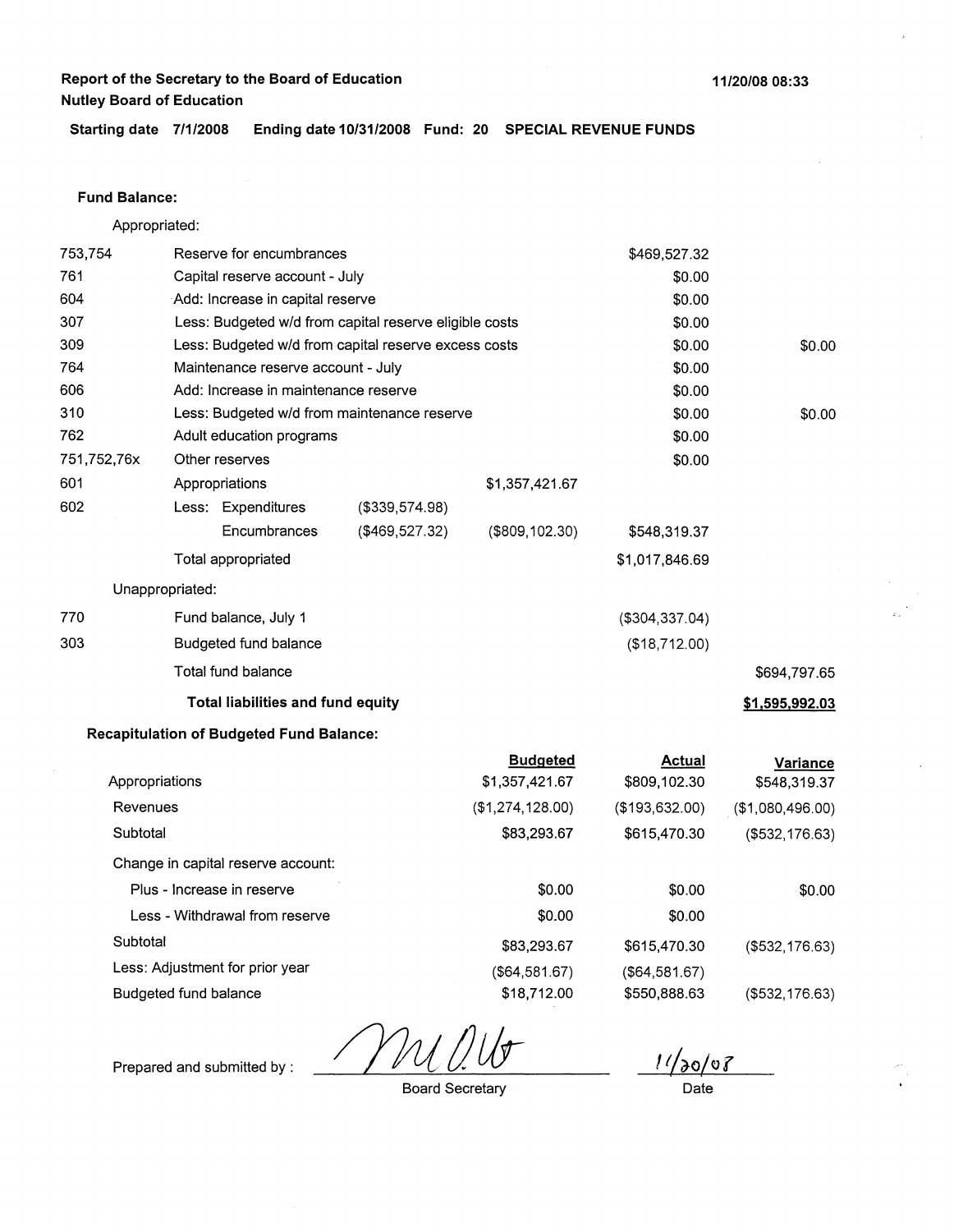**Assets:** 

 $\epsilon$ 

 $\mathcal{L}^{\text{max}}_{\text{max}}$ 

 $\pm$ 

**Starting date 7/1/2008 Ending date 10/31/2008 Fund: 30 CAPITAL PROJECTS FUNDS** 

#### **Assets and Resources**

| 101         | Cash in bank                                |                | \$27,224,866.12 |
|-------------|---------------------------------------------|----------------|-----------------|
| $102 - 106$ | Cash Equivalents                            |                | \$0.00          |
| 111         | Investments                                 |                | \$0.00          |
| 116         | Capital Reserve Account                     |                | \$0.00          |
| 117         | Maintenance Reserve Account                 |                | \$0.00          |
| 121         | Tax levy Receivable                         |                | \$0.00          |
|             | Accounts Receivable:                        |                |                 |
| 132         | Interfund                                   | \$22,659.00    |                 |
| 141         | Intergovernmental - State                   | \$1,885,104.04 |                 |
| 142         | Intergovernmental - Federal                 | \$0.00         |                 |
| 143         | Intergovernmental - Other                   | \$40,000.00    |                 |
| 153, 154    | Other (net of estimated uncollectable of \$ | \$0.00         | \$1,947,763.04  |
|             | Loans Receivable:                           |                |                 |
| 131         | Interfund                                   | \$0.00         |                 |
| 151, 152    | Other (Net of estimated uncollectable of \$ | \$0.00         | \$0.00          |
|             | <b>Other Current Assets</b>                 |                | \$0.00          |
|             | <b>Resources:</b>                           |                |                 |
| 301         | <b>Estimated revenues</b>                   | \$0.00         |                 |
| 302         | Less revenues                               | (\$292,432.79) | (\$292,432.79)  |
|             | <b>Total assets and resources</b>           |                | \$28,880,196.37 |
|             | <b>Liabilities and fund equity</b>          |                |                 |

#### **Liabilities:**

| 411 | Intergovernmental accounts payable - state |  |                      | \$0.00         |
|-----|--------------------------------------------|--|----------------------|----------------|
| 421 | Accounts payable                           |  |                      | \$304,534.00   |
| 431 | Contracts payable                          |  |                      | \$0.00         |
| 451 | Loans payable                              |  |                      | \$0.00         |
| 481 | Deferred revenues                          |  |                      | \$702,405.00   |
|     | Other current liabilities                  |  |                      | \$793,481.48   |
|     | <b>Total liabilities</b>                   |  | $\lambda_{\rm{max}}$ | \$1,800,420.48 |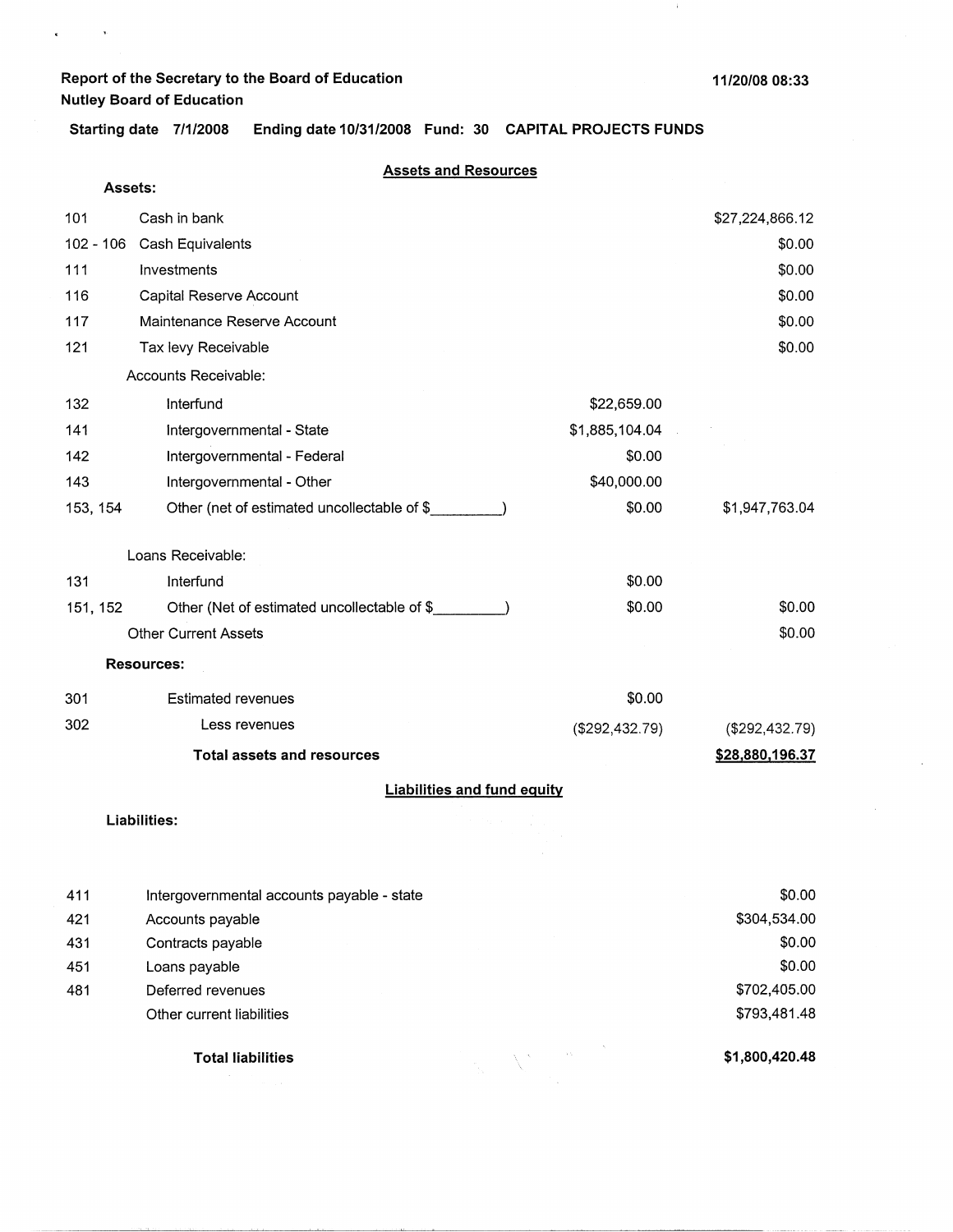**11/20/08 08:33** 

**Starting date 7/1/2008 Ending date 10/31/2008 Fund: 30 CAPITAL PROJECTS FUNDS** 

### **Fund Balance:**

Appropriated:

| 753,754                        | Reserve for encumbrances |                                                      |                                                        | \$7,353,563.37    |                   |                 |
|--------------------------------|--------------------------|------------------------------------------------------|--------------------------------------------------------|-------------------|-------------------|-----------------|
| 761                            |                          | Capital reserve account - July                       |                                                        |                   | \$0.00            |                 |
| 604                            |                          | Add: Increase in capital reserve                     |                                                        | \$0.00            |                   |                 |
| 307                            |                          |                                                      | Less: Budgeted w/d from capital reserve eligible costs | \$0.00            |                   |                 |
| 309                            |                          | Less: Budgeted w/d from capital reserve excess costs |                                                        |                   | \$0.00            | \$0.00          |
| 764                            |                          | Maintenance reserve account - July                   |                                                        |                   | \$0.00            |                 |
| 606                            |                          | Add: Increase in maintenance reserve                 |                                                        |                   | \$0.00            |                 |
| 310                            |                          |                                                      | Less: Budgeted w/d from maintenance reserve            |                   | \$0.00            | \$0.00          |
| 762                            |                          | Adult education programs                             |                                                        |                   | \$0.00            |                 |
| 751,752,76x                    |                          | Other reserves                                       |                                                        |                   | \$0.00            |                 |
| 601                            |                          | Appropriations                                       |                                                        | \$42,404,447.84   |                   |                 |
| 602                            |                          | Less: Expenditures                                   | ( \$4,036,801.43)                                      |                   |                   |                 |
|                                |                          | Encumbrances                                         | (\$6,677,306.37)                                       | (\$10,714,107.80) | \$31,690,340.04   |                 |
|                                |                          | Total appropriated                                   |                                                        |                   | \$39,043,903.41   |                 |
|                                | Unappropriated:          |                                                      |                                                        |                   |                   |                 |
| 770                            |                          | Fund balance, July 1                                 |                                                        |                   | \$20,383,445.97   |                 |
| 303                            |                          | Budgeted fund balance                                |                                                        |                   | (\$32,347,573.49) |                 |
|                                |                          | Total fund balance                                   |                                                        |                   |                   | \$27,079,775.89 |
|                                |                          | <b>Total liabilities and fund equity</b>             |                                                        |                   |                   | \$28,880,196.37 |
|                                |                          | <b>Recapitulation of Budgeted Fund Balance:</b>      |                                                        |                   |                   |                 |
|                                |                          |                                                      |                                                        | <b>Budgeted</b>   | <b>Actual</b>     | Variance        |
|                                | Appropriations           |                                                      |                                                        | \$42,404,447.84   | \$10,714,107.80   | \$31,690,340.04 |
| Revenues                       |                          |                                                      |                                                        | \$0.00            | (\$292,432.79)    | \$292,432.79    |
| Subtotal                       |                          |                                                      |                                                        | \$42,404,447.84   | \$10,421,675.01   | \$31,982,772.83 |
|                                |                          | Change in capital reserve account:                   |                                                        |                   |                   |                 |
|                                |                          | Plus - Increase in reserve                           |                                                        | \$0.00            | \$0.00            | \$0.00          |
| Less - Withdrawal from reserve |                          |                                                      |                                                        | \$0.00            | \$0.00            |                 |
|                                |                          |                                                      |                                                        |                   |                   |                 |

Subtotal \$42,404,447.84 Less: Adjustment for prior year (\$10,056,874.35) Budgeted fund balance \$32,347,573.49 \$10,421,675.01 (\$10,056,8T4.35) \$364,800.66

 $11/50/68$ 

\$31,982,772.83

\$31,982,772.83

Prepared and submitted by :

Board Secretary

Date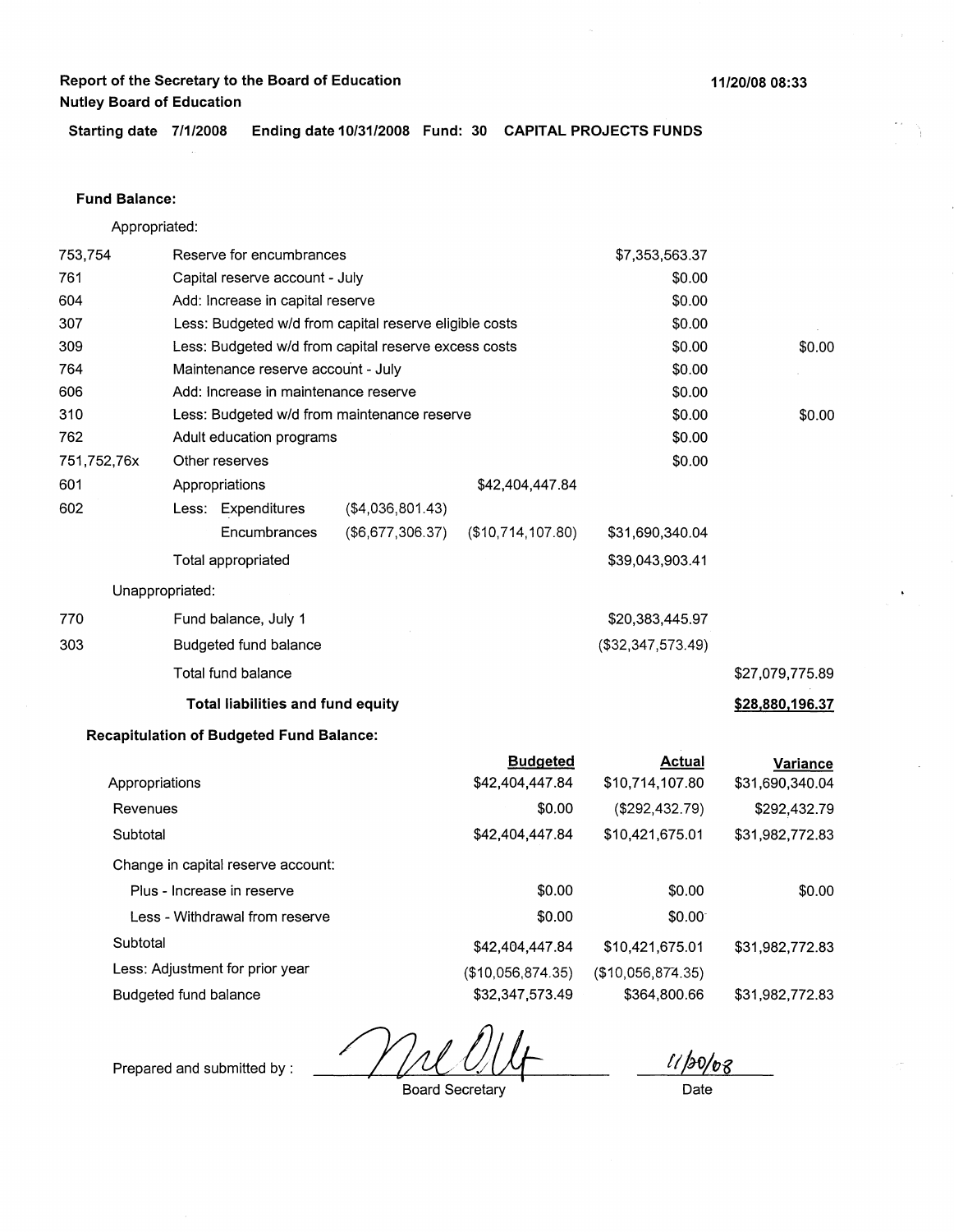$\epsilon$ 

 $\bar{\star}$ 

 $\mathbf{r}$ 

**Starting date 7/1/2008 Ending date 10/31/2008 Fund: 40 DEBT SERVICE FUNDS** 

#### **Assets and Resources**

| Assets:     |                                             |                  |                |
|-------------|---------------------------------------------|------------------|----------------|
| 101         | Cash in bank                                |                  | \$1,195,300.12 |
| $102 - 106$ | Cash Equivalents                            |                  | \$0.00         |
| 111         | Investments                                 |                  | \$0.00         |
| 116         | Capital Reserve Account                     |                  | \$0.00         |
| 117         | Maintenance Reserve Account                 |                  | \$0.00         |
| 121         | Tax levy Receivable                         |                  | \$0.00         |
|             | Accounts Receivable:                        |                  |                |
| 132         | Interfund                                   | \$21,747.60      |                |
| 141         | Intergovernmental - State                   | \$0.00           |                |
| 142         | Intergovernmental - Federal                 | \$0.00           |                |
| 143         | Intergovernmental - Other                   | \$0.00           |                |
| 153, 154    | Other (net of estimated uncollectable of \$ | \$0.00           | \$21,747.60    |
|             | Loans Receivable:                           |                  |                |
| 131         | Interfund                                   | \$0.00           |                |
| 151, 152    | Other (Net of estimated uncollectable of \$ | \$0.00           | \$0.00         |
|             | <b>Other Current Assets</b>                 |                  | \$0.00         |
|             | <b>Resources:</b>                           |                  |                |
| 301         | <b>Estimated revenues</b>                   | \$4,580,862.00   |                |
| 302         | Less revenues                               | (\$4,092,534.00) | \$488,328.00   |
|             | <b>Total assets and resources</b>           |                  | \$1,705,375.72 |
|             | <b>Liabilities and fund equity</b>          |                  |                |
|             | Liabilities:                                |                  |                |
| 411         | Intergovernmental accounts payable - state  |                  | \$0.00         |
| 421         | Accounts payable                            |                  | \$0.00         |
| 431         | Contracts payable                           |                  | \$0.00         |

451 Loans payable 481 Deferred revenues Other current liabilities **Total liabilities \begin{pmatrix} 1 & 1 & 1 & 1 \\ 1 & 1 & 1 & 1 \\ 1 & 1 & 1 & 1 \\ 1 & 1 & 1 & 1 \\ 1 & 1 & 1 & 1 \\ 1 & 1 & 1 & 1 \\ 1 & 1 & 1 & 1 \\ 1 & 1 & 1 & 1 \\ 1 & 1 & 1 & 1 \\ 1 & 1 & 1 & 1 \\ 1 & 1 & 1 & 1 \\ 1 & 1 & 1 & 1 \\ 1 & 1 & 1 & 1 \\ 1 & 1 & 1 & 1 \\ 1 & 1 & 1 & 1 \\ 1 & 1 & 1 & 1 \\ 1 &** 

**\$0.0\_0** 

\$0.00 \$0.00 \$0.00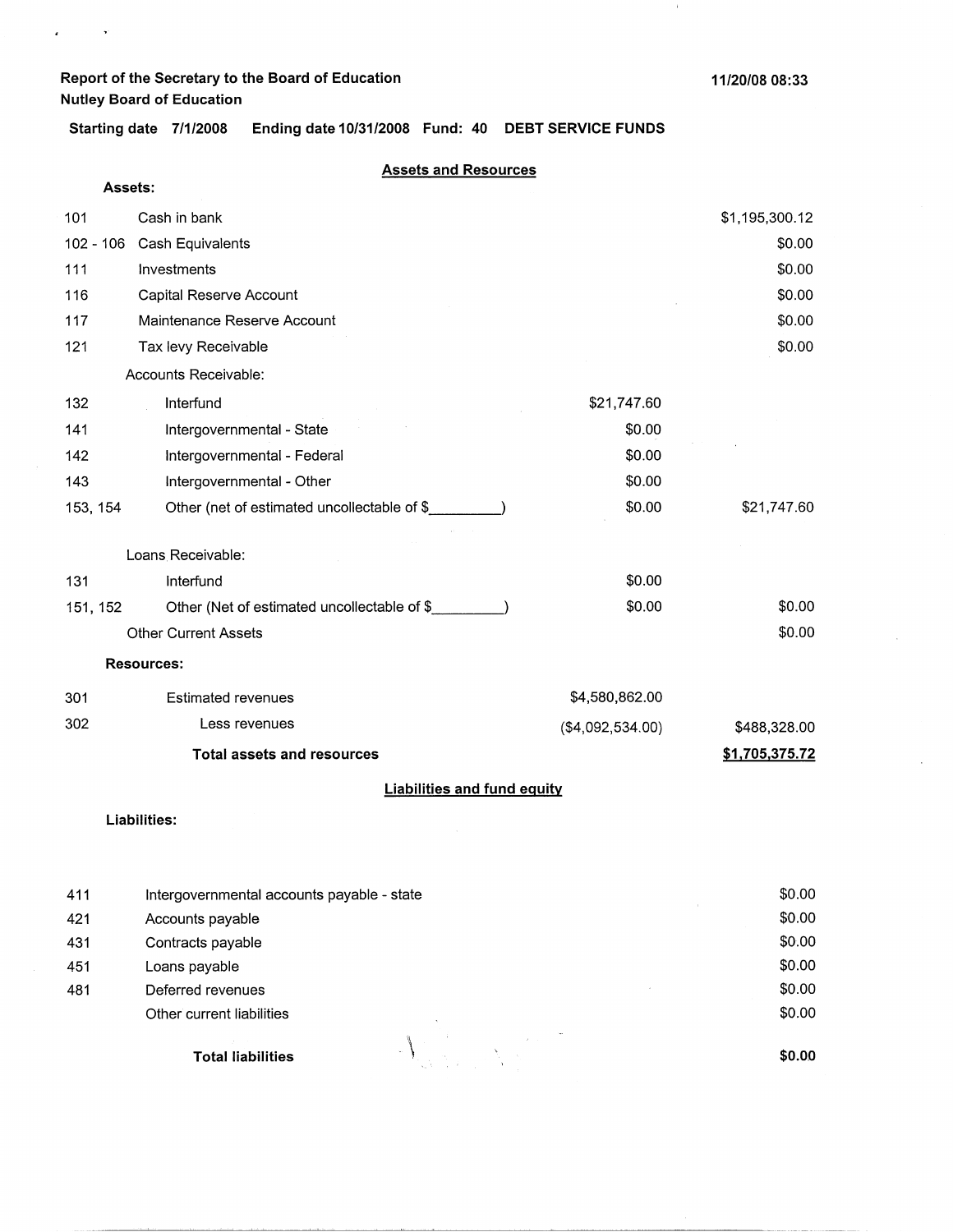**11/20/08 08:33** 

Starting date 7/1/2008 Ending date 10/31/2008 Fund: 40 DEBT SERVICE FUNDS

#### **Fund Balance:**

Appropriated: 753,754 Reserve for encumbrances Capital reserve account - July Add: Increase in capital reserve 761 604 307 309 764 606 310 Less: Budgeted w/d from capital reserve eligible costs Less: Budgeted w/d from capital reserve excess costs Maintenance reserve account - July Add: Increase in maintenance reserve 762 751,752,76x 601 Less: Budgeted w/d from maintenance reserve Adult education programs Other reserves Appropriations \$4,580,862.25 602 770 303 Less: Expenditures **Encumbrances** Total appropriated Unappropriated: Fund balance, July 1 Budgeted fund balance Total fund balance (\$2,875,488.00) \$0.00 (\$2,875,488.00) **Total liabilities and fund equity**  \$0.00 \$0.00 \$0.00 \$0.00 \$0.00 \$0.00 \$0.00 \$0.00 \$0.00 \$0.00 \$1,705,374.25 \$1,705,374.25 \$1.22 (\$0.25) \$0.00 \$0.00 \$1,705,375.22 **\$1,705,375.22** 

### **Recapitulation of Budgeted Fund Balance:**

|                                    | <b>Budgeted</b>  | <b>Actual</b>    | Variance       |
|------------------------------------|------------------|------------------|----------------|
| Appropriations                     | \$4,580,862.25   | \$2,875,488.00   | \$1,705,374.25 |
| Revenues                           | (\$4,580,862.00) | (\$4,092,534.00) | (\$488,328.00) |
| Subtotal                           | \$0.25           | (\$1,217,046.00) | \$1,217,046.25 |
| Change in capital reserve account: |                  |                  |                |
| Plus - Increase in reserve         | \$0.00           | \$0.00           | \$0.00         |
| Less - Withdrawal from reserve     | \$0.00           | \$0.00           |                |
| Subtotal                           | \$0.25           | (\$1,217,046.00) | \$1,217,046.25 |
| Less: Adjustment for prior year    | \$0.00           | \$0.00           |                |
| Budgeted fund balance              | \$0.25           | (\$1,217,046.00) | \$1,217,046.25 |
|                                    |                  |                  |                |

*ti /do/08* 

 $\curvearrowleft$ 

Prepared and submitted by :

Board Secretary

Date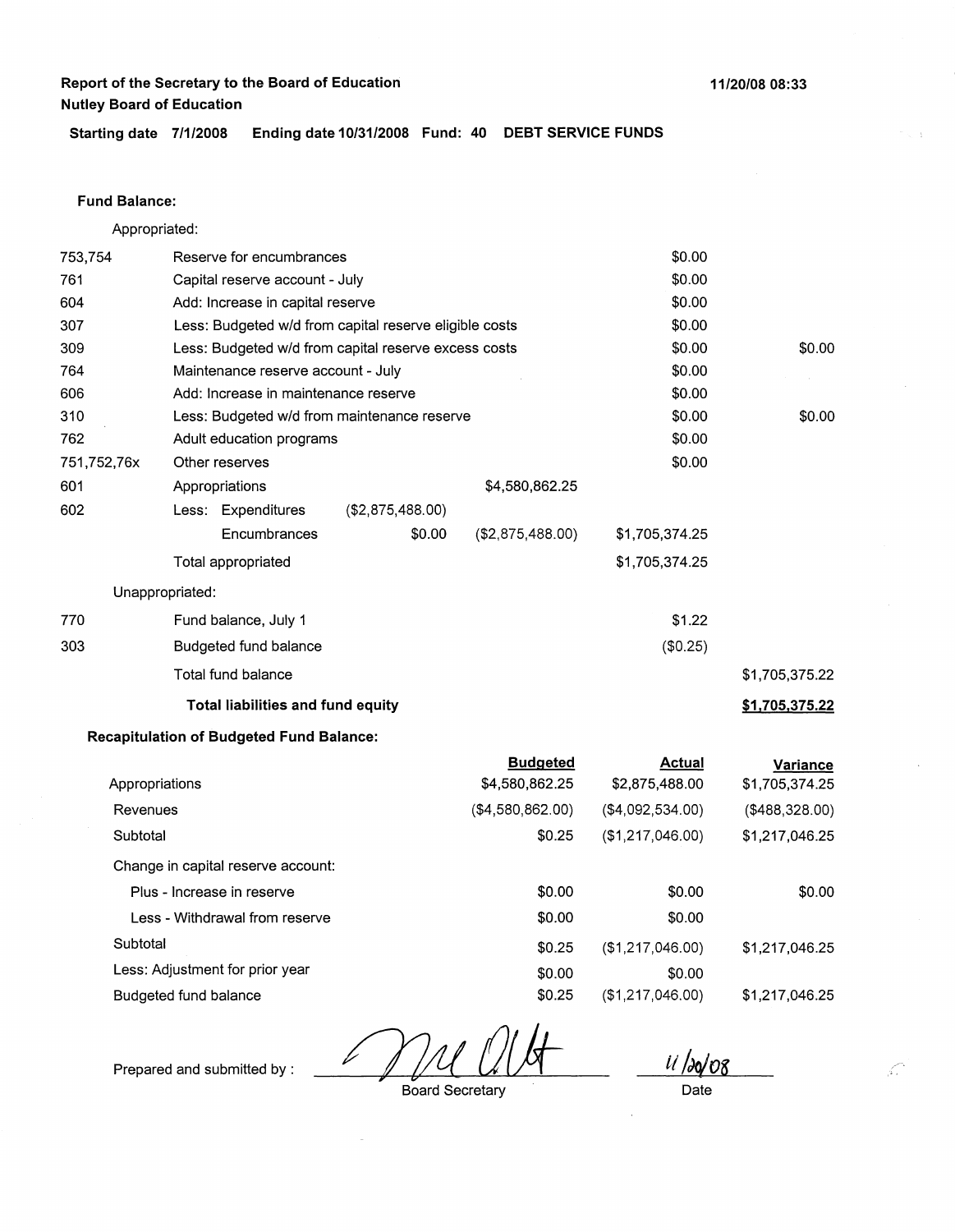$\ddot{\phantom{1}}$ 

¥

 $\,$   $\,$ 

**Starting date 7/1/2008 Ending date 10/31/2008 Fund: 50 ENTERPRISE FUND** 

### **Assets and Resources**

| Assets:  |                                             |                 |                 |
|----------|---------------------------------------------|-----------------|-----------------|
| 101      | Cash in bank                                |                 | \$129,538.97    |
|          | 102 - 106 Cash Equivalents                  |                 | \$592.00        |
| 111      | Investments                                 |                 | \$0.00          |
| 116      | Capital Reserve Account                     |                 | \$0.00          |
| 117      | Maintenance Reserve Account                 |                 | \$0.00          |
| 121      | Tax levy Receivable                         |                 | \$0.00          |
|          | Accounts Receivable:                        |                 |                 |
| 132      | Interfund                                   | \$0.00          |                 |
| 141      | Intergovernmental - State                   | (\$1,358.28)    |                 |
| 142      | Intergovernmental - Federal                 | (\$16,331.23)   |                 |
| 143      | Intergovernmental - Other                   | \$0.00          |                 |
| 153, 154 | Other (net of estimated uncollectable of \$ | \$0.00          | (\$17,689.51)   |
|          | Loans Receivable:                           |                 |                 |
| 131      | Interfund                                   | \$0.00          |                 |
| 151, 152 | Other (Net of estimated uncollectable of \$ | \$0.00          | \$0.00          |
|          | <b>Other Current Assets</b>                 |                 | \$20,458.84     |
|          | <b>Resources:</b>                           |                 |                 |
| 301      | <b>Estimated revenues</b>                   | \$0.00          |                 |
| 302      | Less revenues                               | (\$178, 164.99) | (\$178, 164.99) |
|          | <b>Total assets and resources</b>           |                 | (\$45,264.69)   |
|          | <b>Liabilities and fund equity</b>          |                 |                 |
|          | Liabilities:                                |                 |                 |
|          |                                             |                 |                 |
| 411      | Intergovernmental accounts payable - state  |                 | \$0.00          |
| 421      | Accounts payable                            |                 | \$0.00          |
| 431      | Contracts payable                           |                 | \$0.00          |
| 451      | Loans payable                               |                 | \$0.00          |
| 481      | Deferred revenues                           |                 | \$0.00          |

 $\label{eq:2.1} \frac{1}{\left(\frac{1}{\sqrt{2}}\right)^{2}}\sum_{\substack{\mathbf{q} \in \mathbb{Z}^2\\ \mathbf{q} \in \mathbb{Z}^2\\ \mathbf{q} \in \mathbb{R}^2}}\left|\frac{1}{\sqrt{2}}\right|_{\mathbb{R}^2}=\sqrt{2}\sum_{\substack{\mathbf{q} \in \mathbb{Z}^2\\ \mathbf{q} \in \mathbb{Z}^2\\ \mathbf{q} \in \mathbb{Z}^2}}\left|\frac{1}{\sqrt{2}}\right|_{\mathbb{R}^2}=\sqrt{2}\sum_{\substack{\mathbf{q} \in \math$ 

**Total liabilities** 

Other current liabilities

**\$52,724.18** 

\$52,724.18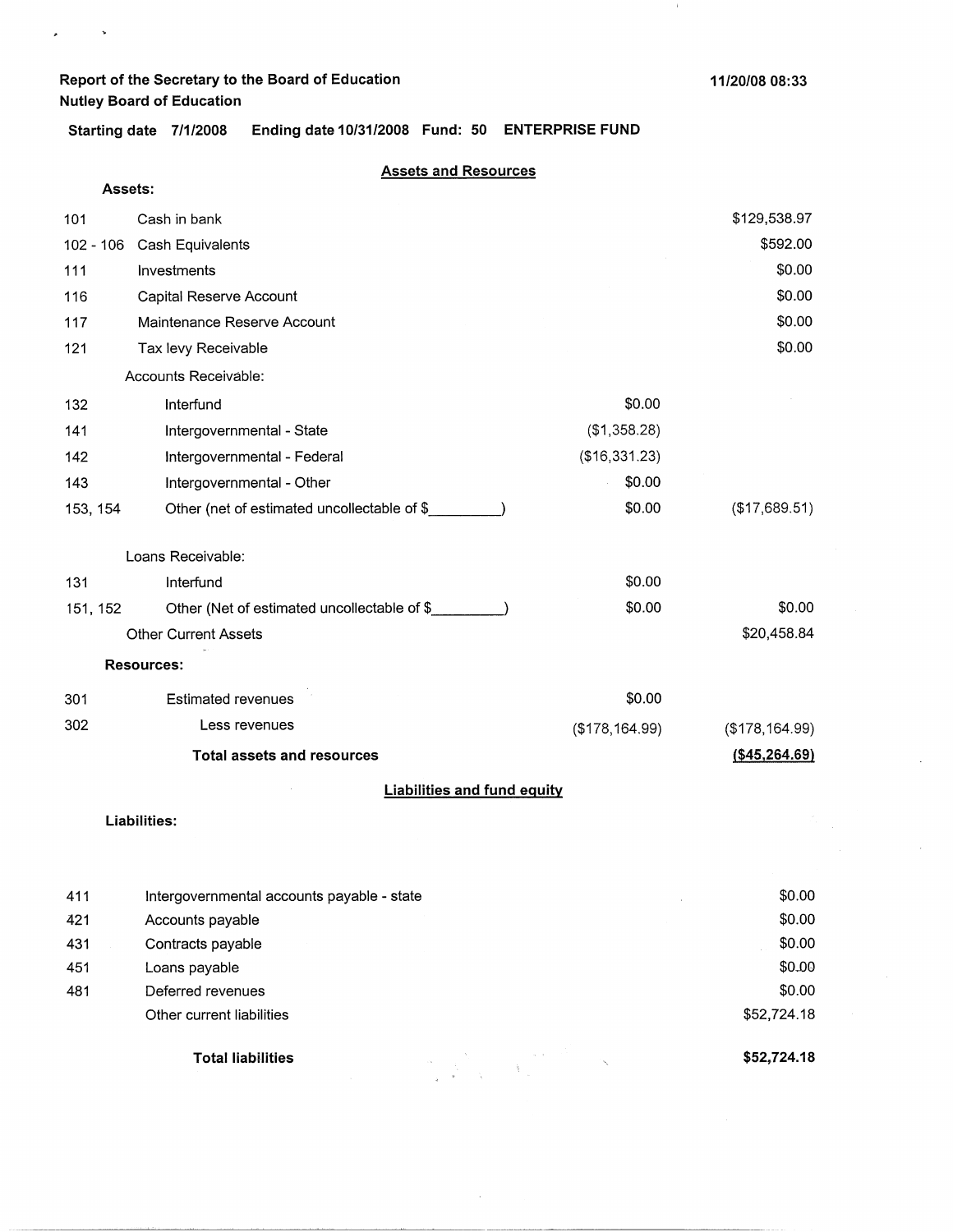**11/20/08 08:33** 

**Starting date 7/1/2008 Ending date 10/31/2008 Fund: 50 ENTERPRISE FUND** 

### **Fund Balance:**

Appropriated:

| 753,754     |                       | Reserve for encumbrances                               |                 |                     | \$729,173.21     |                  |
|-------------|-----------------------|--------------------------------------------------------|-----------------|---------------------|------------------|------------------|
| 761         |                       | Capital reserve account - July                         |                 |                     | \$0.00           |                  |
| 604         |                       | Add: Increase in capital reserve                       |                 |                     | \$0.00           |                  |
| 307         |                       | Less: Budgeted w/d from capital reserve eligible costs |                 |                     | \$0.00           |                  |
| 309         |                       | Less: Budgeted w/d from capital reserve excess costs   |                 |                     | \$0.00           | \$0.00           |
| 764         |                       | Maintenance reserve account - July                     |                 |                     | \$0.00           |                  |
| 606         |                       | Add: Increase in maintenance reserve                   |                 |                     | \$0.00           |                  |
| 310         |                       | Less: Budgeted w/d from maintenance reserve            |                 |                     | \$0.00           | \$0.00           |
| 762         |                       | Adult education programs                               |                 |                     | \$0.00           |                  |
| 751,752,76x |                       | Other reserves                                         |                 |                     | \$0.00           |                  |
| 601         |                       | Appropriations                                         |                 | \$1,087,460.19      |                  |                  |
| 602         |                       | Less: Expenditures                                     | (\$104,954.29)  |                     |                  |                  |
|             |                       | Encumbrances                                           | (\$729, 173.21) | (\$834, 127.50)     | \$253,332.69     |                  |
|             |                       | Total appropriated                                     |                 |                     | \$982,505.90     |                  |
|             | Unappropriated:       |                                                        |                 |                     |                  |                  |
| 770         |                       | Fund balance, July 1                                   |                 |                     | (\$16,217.01)    |                  |
| 303         |                       | Budgeted fund balance                                  |                 |                     | (\$1,064,277.76) |                  |
|             |                       | Total fund balance                                     |                 |                     |                  | (\$97,988.87)    |
|             |                       | Total liabilities and fund equity                      |                 |                     |                  | $($ \$45,264.69) |
|             |                       | <b>Recapitulation of Budgeted Fund Balance:</b>        |                 |                     |                  |                  |
|             |                       |                                                        |                 | <b>Budgeted</b>     | Actual           | Variance         |
|             | Appropriations        |                                                        |                 | \$1,087,460.19      | \$834,127.50     | \$253,332.69     |
| Revenues    |                       |                                                        |                 | \$0.00              | (\$178, 164.99)  | \$178,164.99     |
| Subtotal    |                       |                                                        |                 | \$1,087,460.19      | \$655,962.51     | \$431,497.68     |
|             |                       | Change in capital reserve account:                     |                 |                     |                  |                  |
|             |                       | Plus - Increase in reserve                             |                 | \$0.00              | \$0.00           | \$0.00           |
|             |                       | Less - Withdrawal from reserve                         |                 | <sup>-</sup> \$0.00 | \$0.00           |                  |
| Subtotal    |                       |                                                        |                 | \$1,087,460.19      | \$655,962.51     | \$431,497.68     |
|             |                       | Less: Adjustment for prior year                        |                 | (\$23,182.43)       | (\$23,182.43)    |                  |
|             | Budgeted fund balance |                                                        |                 | \$1,064,277.76      | \$632,780.08     | \$431,497.68     |
|             |                       |                                                        |                 |                     |                  |                  |

Prepared and submitted by :

Board Secretary

 $11/20/08$ Date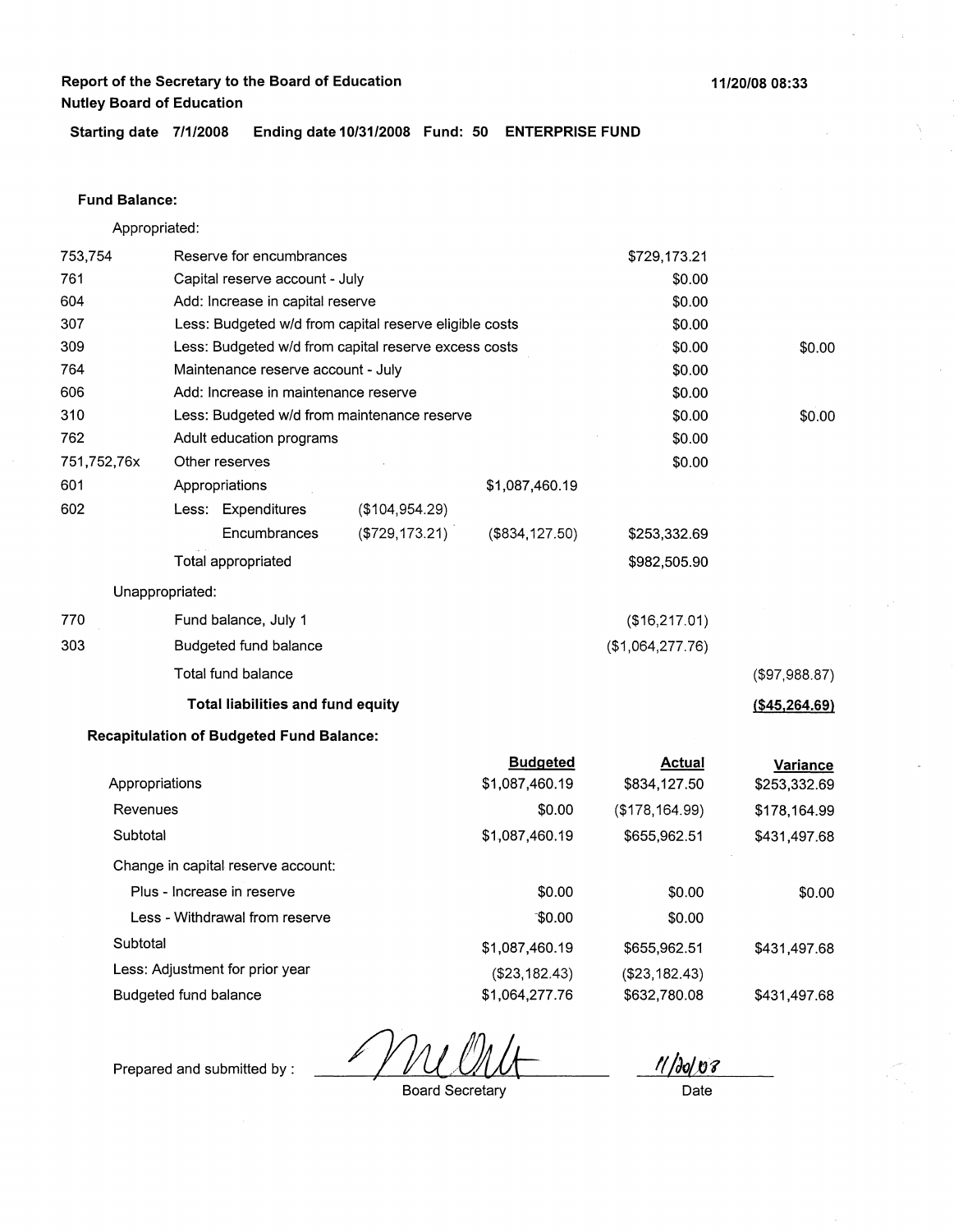$\ddot{\phantom{a}}$ 

**11/20/08 08:33** 

**Starting date 7/1/2008 Ending date 10/31/2008 Fund: 51 SUMMER CAMP** 

### **Assets and Resources**

|             | Assets:                                     |               |               |
|-------------|---------------------------------------------|---------------|---------------|
| 101         | Cash in bank                                |               | \$893.27      |
| $102 - 106$ | Cash Equivalents                            |               | \$0.00        |
| 111         | Investments                                 |               | \$0.00        |
| 116         | Capital Reserve Account                     |               | \$0.00        |
| 117         | Maintenance Reserve Account                 |               | \$0.00        |
| 121         | Tax levy Receivable                         |               | \$0.00        |
|             | Accounts Receivable:                        |               |               |
| 132         | Interfund                                   | \$0.00        |               |
| 141         | Intergovernmental - State                   | \$0.00        |               |
| 142         | Intergovernmental - Federal                 | \$0.00        |               |
| 143         | Intergovernmental - Other                   | \$0.00        |               |
| 153, 154    | Other (net of estimated uncollectable of \$ | \$0.00        | \$0.00        |
|             | Loans Receivable:                           |               |               |
| 131         | Interfund                                   | \$0.00        |               |
| 151, 152    | Other (Net of estimated uncollectable of \$ | \$0.00        | \$0.00        |
|             | <b>Other Current Assets</b>                 |               | \$0.00        |
|             | <b>Resources:</b>                           |               |               |
| 301         | <b>Estimated revenues</b>                   | \$0.00        |               |
| 302         | Less revenues                               | (\$14,805.00) | (\$14,805.00) |
|             | <b>Total assets and resources</b>           |               | (\$13,911.73) |
|             | <b>Liabilities and fund equity</b>          |               |               |
|             | <b>Liabilities:</b>                         |               |               |
|             |                                             |               |               |
| 411         | Intergovernmental accounts pavable - state  |               | \$0.00        |

| 421 | Accounts payable          | \$0.00 |
|-----|---------------------------|--------|
| 431 | Contracts payable         | \$0.00 |
| 451 | Loans payable             | \$0.00 |
| 481 | Deferred revenues         | \$0.00 |
|     | Other current liabilities | \$0.00 |
|     | <b>Total liabilities</b>  | \$0.00 |

 $\bar{\lambda}$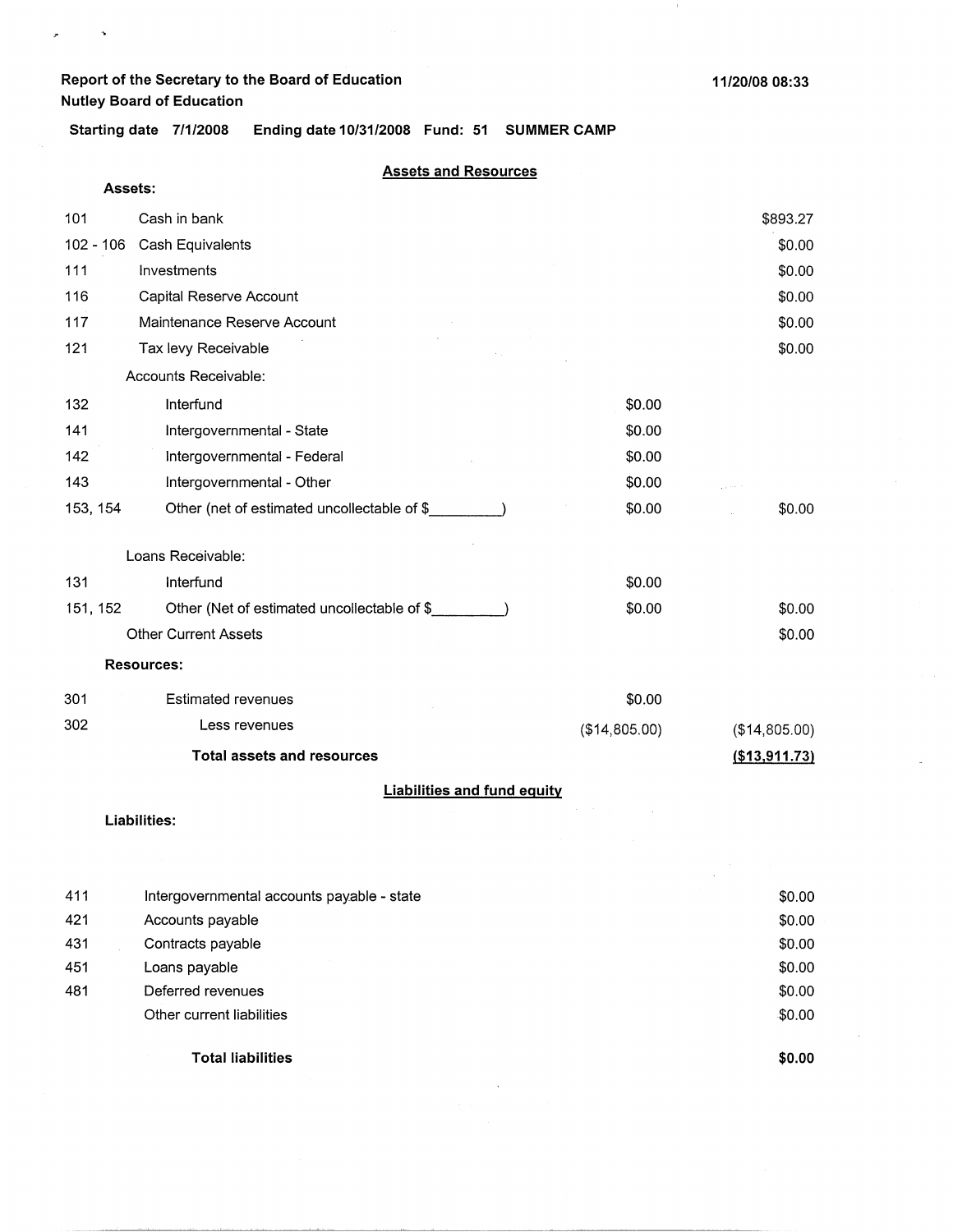**Starting date 7/1/2008 Ending date 10/31/2008 Fund: 51 SUMMER CAMP** 

### **Fund Balance:**

Appropriated:

| 753,754<br>Reserve for encumbrances   |                                                        |                                                 |                                                      | \$0.00                         |                              |                    |
|---------------------------------------|--------------------------------------------------------|-------------------------------------------------|------------------------------------------------------|--------------------------------|------------------------------|--------------------|
| 761<br>Capital reserve account - July |                                                        |                                                 |                                                      |                                | \$0.00                       |                    |
| 604                                   | Add: Increase in capital reserve                       |                                                 |                                                      |                                | \$0.00                       |                    |
| 307                                   | Less: Budgeted w/d from capital reserve eligible costs |                                                 |                                                      |                                | \$0.00                       |                    |
| 309                                   |                                                        |                                                 | Less: Budgeted w/d from capital reserve excess costs |                                | \$0.00                       | \$0.00             |
| 764                                   |                                                        | Maintenance reserve account - July              |                                                      |                                | \$0.00                       |                    |
| 606                                   |                                                        | Add: Increase in maintenance reserve            |                                                      |                                | \$0.00                       |                    |
| 310                                   |                                                        |                                                 | Less: Budgeted w/d from maintenance reserve          |                                | \$0.00                       | \$0.00             |
| 762                                   |                                                        | Adult education programs                        |                                                      |                                | \$0.00                       |                    |
| 751,752,76x                           |                                                        | Other reserves                                  |                                                      |                                | \$0.00                       |                    |
| 601                                   |                                                        | Appropriations                                  |                                                      | \$14,383.46                    |                              |                    |
| 602                                   |                                                        | Less: Expenditures                              | (\$14,383.46)                                        |                                |                              |                    |
|                                       |                                                        | Encumbrances                                    | \$0.00                                               | (\$14,383.46)                  | \$0.00                       |                    |
|                                       |                                                        | Total appropriated                              |                                                      |                                | \$0.00                       |                    |
|                                       | Unappropriated:                                        |                                                 |                                                      |                                |                              |                    |
| 770                                   |                                                        | Fund balance, July 1                            |                                                      |                                | \$471.73                     |                    |
| 303                                   | Budgeted fund balance                                  |                                                 |                                                      | (\$14,383.46)                  |                              |                    |
|                                       |                                                        | Total fund balance                              |                                                      |                                |                              | (\$13,911.73)      |
|                                       | Total liabilities and fund equity                      |                                                 |                                                      |                                |                              | (\$13,911.73)      |
|                                       |                                                        | <b>Recapitulation of Budgeted Fund Balance:</b> |                                                      |                                |                              |                    |
| Appropriations                        |                                                        |                                                 |                                                      | <b>Budgeted</b><br>\$14,383.46 | <b>Actual</b><br>\$14,383.46 | Variance<br>\$0.00 |
| Revenues<br>Subtotal                  |                                                        |                                                 |                                                      | \$0.00                         | (\$14,805.00)                | \$14,805.00        |
|                                       |                                                        |                                                 |                                                      | \$14,383.46                    | (\$421.54)                   | \$14,805.00        |
| Change in capital reserve account:    |                                                        |                                                 |                                                      |                                |                              |                    |
|                                       | Plus - Increase in reserve                             |                                                 |                                                      | \$0.00                         | \$0.00                       | \$0.00             |
|                                       |                                                        | Less - Withdrawal from reserve                  |                                                      | \$0.00                         | \$0.00                       |                    |
| Subtotal                              |                                                        |                                                 |                                                      | \$14,383.46                    | (\$421.54)                   | \$14,805.00        |
|                                       |                                                        | Less: Adjustment for prior year                 |                                                      | \$0.00                         | \$0.00                       |                    |
|                                       | Budgeted fund balance                                  |                                                 |                                                      | \$14,383.46                    | (\$421.54)                   | \$14,805.00        |

L

Prepared and submitted by :

Board Secretary

**<sup>11</sup>***/JoLr;r* 

Date

**11/20/08 08:33**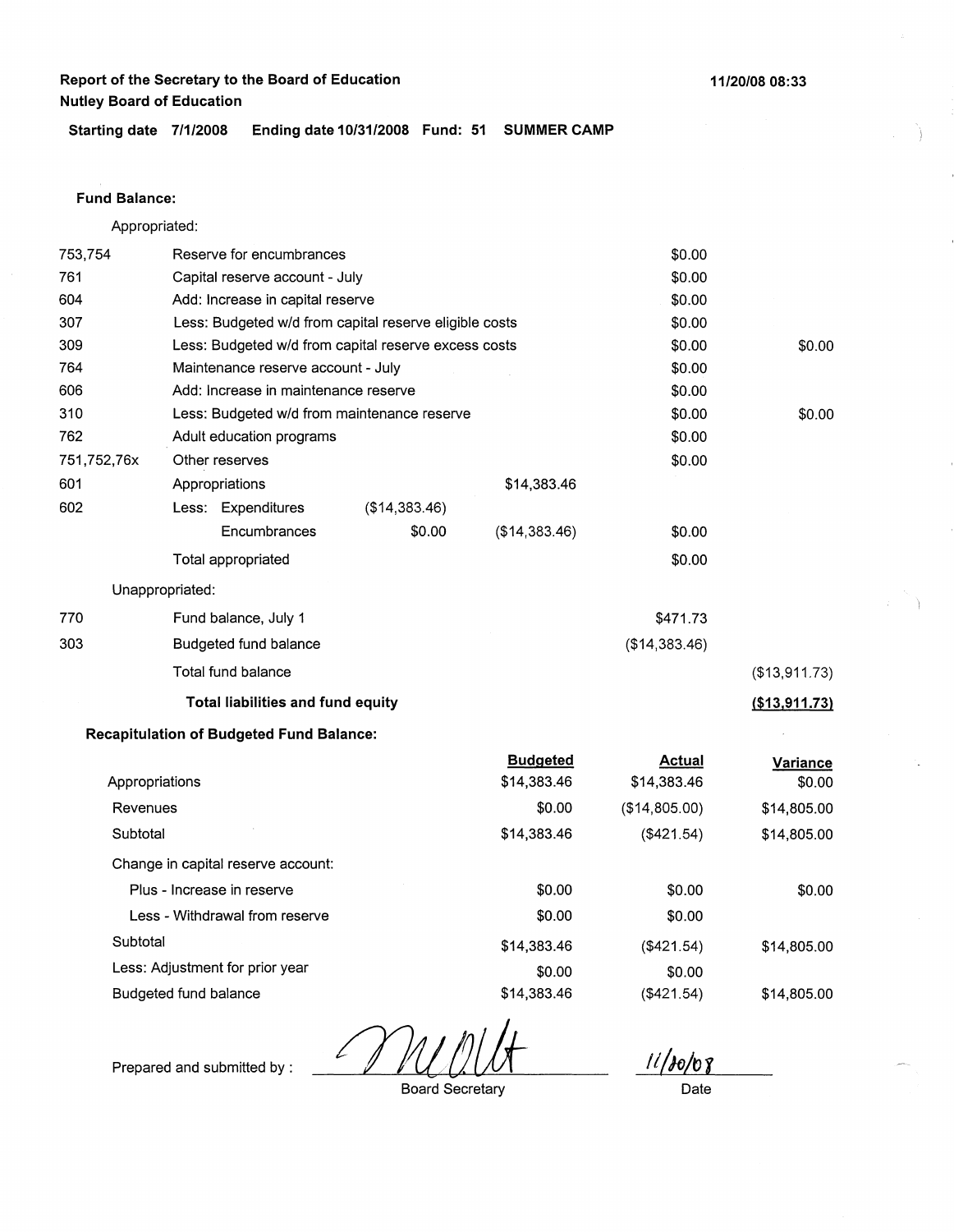**Assets:** 

 $\omega_{\rm p}$  . As in the  $\Delta$ 

**Starting date 7/1/2008 Ending date 10/31/2008 Fund: 55 EXTENDED DAY** 

### **Assets and Resources**

| 101                                | Cash in bank                                 |               | \$63,783.73   |  |
|------------------------------------|----------------------------------------------|---------------|---------------|--|
| $102 - 106$                        | Cash Equivalents                             |               | \$500.00      |  |
| 111                                | Investments                                  |               | \$0.00        |  |
| 116                                | Capital Reserve Account                      |               | \$0.00        |  |
| 117                                | Maintenance Reserve Account                  |               | \$0.00        |  |
| 121                                | Tax levy Receivable                          |               | \$0.00        |  |
|                                    | Accounts Receivable:                         |               |               |  |
| 132                                | Interfund                                    | \$38,836.94   |               |  |
| 141                                | Intergovernmental - State                    | \$0.00        |               |  |
| 142                                | Intergovernmental - Federal                  | \$0.00        |               |  |
| 143                                | Intergovernmental - Other                    | \$0.00        |               |  |
| 153, 154                           | Other (net of estimated uncollectable of \$_ | \$0.00        | \$38,836.94   |  |
|                                    | Loans Receivable:                            |               |               |  |
| 131                                | Interfund                                    | \$0.00        |               |  |
| 151, 152                           | Other (Net of estimated uncollectable of \$  | \$0.00        | \$0.00        |  |
|                                    | <b>Other Current Assets</b>                  |               | \$0.00        |  |
|                                    | <b>Resources:</b>                            |               |               |  |
| 301                                | <b>Estimated revenues</b>                    | \$0.00        |               |  |
| 302                                | Less revenues                                | (\$93,214.59) | (\$93,214.59) |  |
|                                    | <b>Total assets and resources</b>            |               | \$9,906.08    |  |
| <b>Liabilities and fund equity</b> |                                              |               |               |  |
|                                    | $1.3 - 1.331 + 1.2$                          |               |               |  |

#### **Liabilities:**

 $\mathcal{I}$ 

| 411 | Intergovernmental accounts payable - state | \$0.00       |
|-----|--------------------------------------------|--------------|
| 421 | Accounts payable                           | \$4,608.94   |
| 431 | Contracts payable                          | \$0.00       |
| 451 | Loans payable                              | \$0.00       |
| 481 | Deferred revenues                          | \$0.00       |
|     | Other current liabilities                  | \$249,055.19 |
|     |                                            |              |
|     | <b>Total liabilities</b>                   | \$253,664.13 |